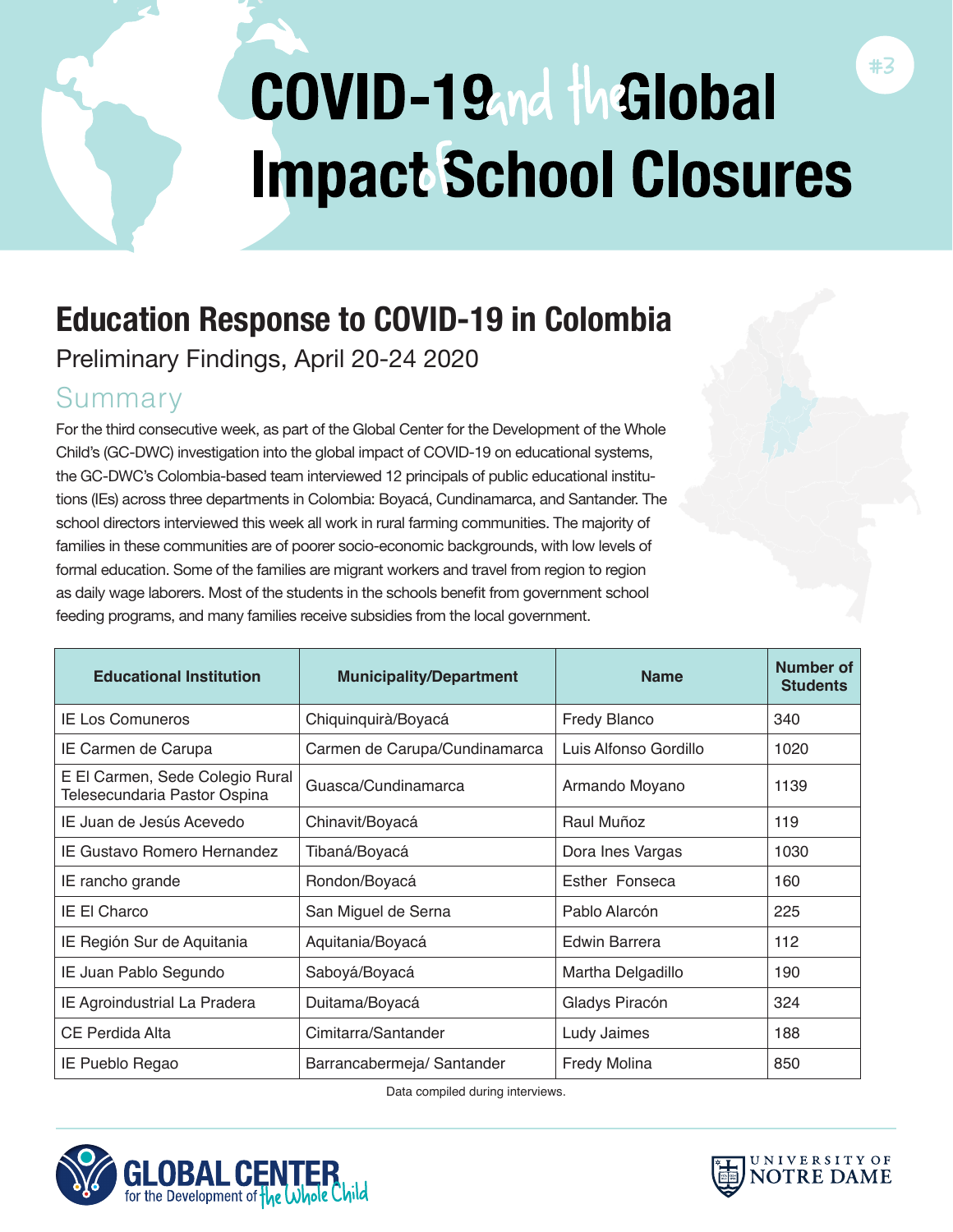## **Availability and Effectiveness of Distance Learning**

Globally, COVID-19-prompted school closures have radically changed the traditional delivery of education. In Colombia, several factors influence the quality of distance learning: the availability of internet and technology in the home; the availability of a curriculum adapted to a virtual context; teacher preparedness; and the mechanisms in place for monitoring and evaluating students. For the purposes of this brief, the information shared by school directors with the GC-DWC's Colombia team is organized around three key factors:

- 1. Availability of distance learning options and content;
- 2. Teacher and parent preparedness for distance learning; and
- 3. Assessment of learning and well-being

#### Access to Distance Learning

The 12 principals interviewed reported that very few students had access to the internet and/or devices such as computers, tablets, and cell phones, making it nearly impossible to access content from the government's online program, Colombia Aprende, as well as any other departmental or local learning resource.

These restrictions are a clear limitation for many distance learning solutions. This, coupled by the fact that few parents can pay for data plans, makes it difficult for children to regularly access content even when some form of technology is available in the home.

- **f** The Secretary of Education of Boyacá has a link on its web page where students can download digital *its web page where students can download digital materials. The problem is that many students here do not have internet access or a data plan or the ability to pay for their plan. It costs 2000 or 3000 COP and is very expensive for them. They could use that money for food" —Fredy Blanco*
- **f** As you can see, we have done what we can. But we are limited, I am waiting for the ministry to give *we are limited, I am waiting for the ministry to give internet to people because otherwise we will get to the point where parents and teachers won't be able to connect." —Armando Moyano*

One interviewee shared that the government announced the possibility of offering a data plan for students and teachers to support access to online learning platforms. However, during all of the team's interviews, only one of the principals referred to this opportunity, which suggests that greater communication is necessary to raise awareness of this resource when it is made available.

**f** There is an application called Corona App where students can register. and we, teachers, can register for *dents can register, and we, teachers, can register for virtual school materials. After students have the app, they receive a passcode that will allow them to access the government page even if they do not have a data plan." —Martha Delgadillo* 

This initiative, as well as other local television or radio initiatives, shows promise in supporting distance learning. However, at a systems level, there is no national policy to connect rural families or rural schools to the government's online learning platform. Interviewees reported that in places where there has been some effort to provide connectivity to schools, such efforts have been truncated by changes in city administration or a lack of resources.

**f** We have antennas that allow for internet use in remote areas that were installed by the government a couple *areas that were installed by the government a couple of years back. Children used to connect there and so did the communities. But the problem is that the government contract ended last year, and this service is no longer working. The contract was not renewed." —Edwin Barrera* 

Most school directors agree new strategies are required to enable students in the rural sector to have better access to communication tools. School directors seek local connectivity solutions when possible for their students.

**ff** We are exploring the chance to have internet in the school with the support of the Secretary of Education *school with the support of the Secretary of Education. We are hoping that equipment can be loaned. This would not only serve as an education platform, but also it would offer a means of communication with families who are very isolated." —Ludy Jaimes*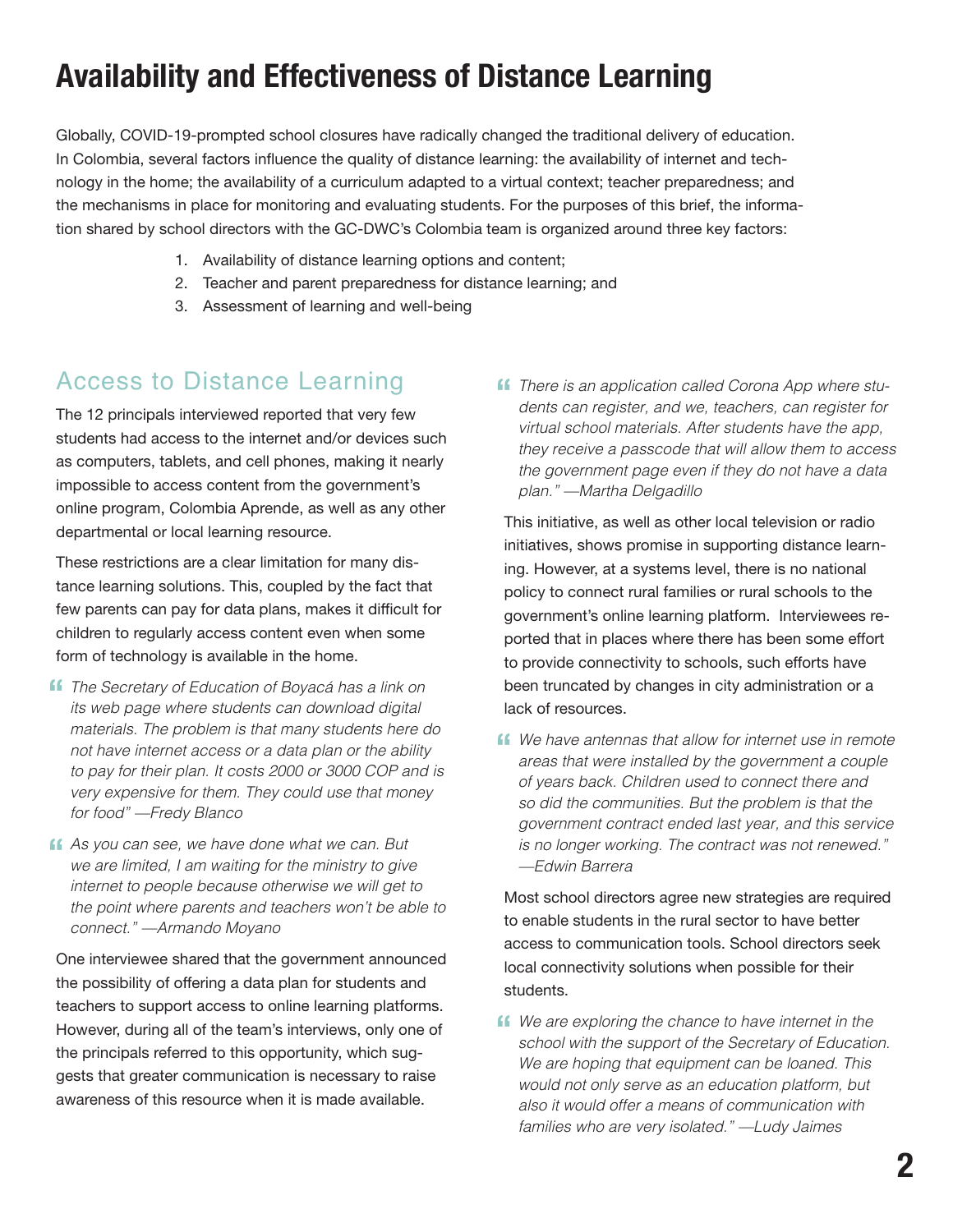As in other regions of the country, tools such as WhatsApp and Facebook have been used to maintain contact with students. Youtube is used to send children explanatory videos to complement the learning materials they receive. Despite this, the majority of interviewees report that they still rely on print materials.

*At the beginning we had planned on doing every-***"** *thing virtually. As the weeks progressed, we started having problems with the system as some parents could not connect. So, some teachers took a risk and travelled to the farthest schools to deliver the materials. Now we have a record that students received the materials." —Fredy Molina.*

**"** ve<br><mark>J.</mark>J After it was evident that we couldn't reach children without distributing printed materials, we created packages for the children, making sure materials were engaging and motivating. We also tried to make the material simple and easy to understand, essentially selfexplanatory, especially since many children don't have anyone helping them.

Edwin Barrera

One of the challenges for teachers was the creation and delivery of printed learning guides to support students' self-directed learning.

- **ff** We have thought a lot about how these guides should be adapted. We added games alongside the ac*be adapted. We added games alongside the academic tasks, so it is fun, and students engage in solving the games. Our expectations keep adjusting over time." —Martha Delgadillo*
- *I* **I** said to the teachers that we will realize that what we have implemented is working as soon as we have no *have implemented is working as soon as we have no complaints from parents, when they stop saying "I did not know what to do here" or "what is this?" every time they receive a guide. To speed this up, we have involved parents in the guides' activities. There are activities prompting parents to discuss topics with children. We are making them active participants." —Ludy Jaimes*

In some regions, the schools are located a great distance from parents' homes, or access to parents is difficult due to transportation limitations. For this reason, schools have to be creative and coordinated in their distribution efforts of the learning packets.

**f** We created a series of instructional materials, but we had to rely on a man who sells gas to take the quides *had to rely on a man who sells gas to take the guides to the students. We don't have transportation of any sort, so we had to rely on the community." —Esther Fonseca*

Some of the teachers and principals have used community radio stations as a communication tool. Radio has allowed teachers and schools to send messages to parents and students including instructions on how to contact teachers, how to pick-up materials, meeting dates, and other information of interest.

**4** At the school level we rely on the municipality's radio station. They one ned the microphones for us to com*station. They opened the microphones for us to communicate with the community, and they often share the teachers' cell phone numbers with instructions that parents will receive the guides via WhatsApp". —Martha Delgadillo*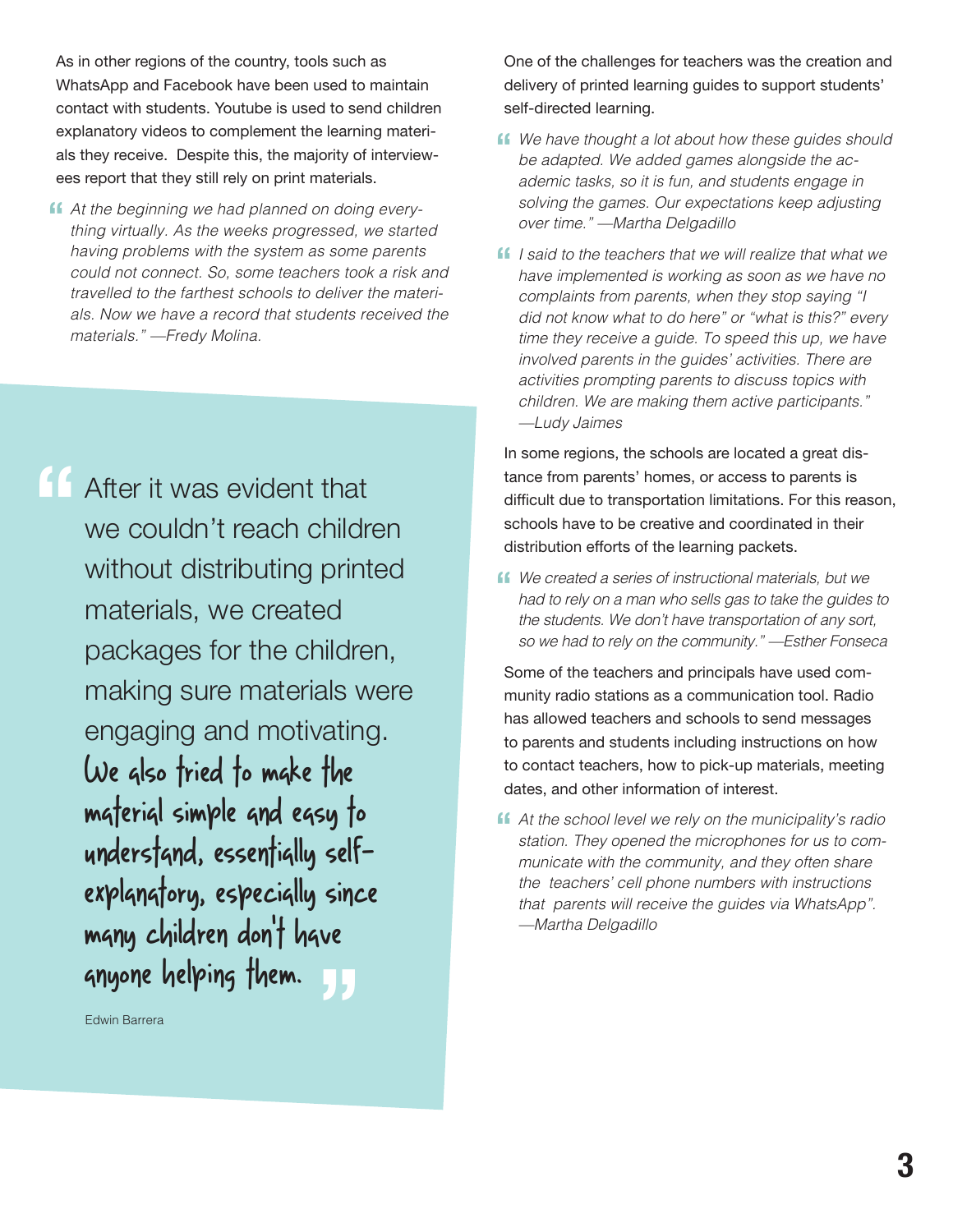Some institutions were better prepared since they had developed communication strategies prior to COVID-19 that utilized technology and included parents:

**ff** The communications committee created a partner-<br>ship with the "Gobernacion Departamental." the loc *ship with the "Gobernacion Departamental," the local newspaper, and the school community radio. The project has been in the making for quite some time as we have been wanting to actively implement technology into the education process. The project was designed by 18 teachers who were chosen in a contest sponsored by the Ministry. They went to Bogota and received training on how to use technology, which has proven very useful now."—Armando Moyano*

Many of the rural schools have adopted teaching methodologies or programs such as *Escuela Nueva or*  *Escuela flexible*, which has made it easier for principals and teachers to develop the materials that children will use since these systems already send instructional guides and materials to homes. This flexible model is used in departments where children are frequently absent due to responsibilities at home such as harvesting.

**f** Luckily, we use a flexible education system that is called "Escuela Nueva". We have one teacher per *called "Escuela Nueva". We have one teacher per grade, and these teachers have created the student guides for 15 days. Those guides have already been delivered. We also have access to the local radio station were teachers connect every two days to answer questions from the students who call in." —Raul Muñoz*

#### Pedagogic preparation of teachers, parents, and caregivers

School closures and distance learning have exposed the weaknesses and lack of preparedness of most teachers when using technology or adapting curriculum for distance learning.

- **f** *Today, in Colombia, there are teachers who do not*<br> *know how to use the internet, Excel, Word. They ba know how to use the internet, Excel, Word. They barely use WhatsApp." —Fredy Blanco*
- **f** A challenge is to catch up on technology: this is where one realizes that there are quite a few gaps between *one realizes that there are quite a few gaps between the use of IT in the city and in the rural areas. I'm not just saying it for the students but also for the teachers. There are teachers who do not use technology, and with this situation, we have had to rise to the challenge. We must learn the platforms now; there is no other way. Education cannot continue in the same way after the crisis. We will see that education is not the four walls of the school. We must break that paradigm and use all assets available." — Martha Delgadillo*

Today, in Colombia, there are teachers who do not know how to use the internet, Excel, Word. They barely use WhatsApp. **"** nai<br><mark>JJ</mark>

Fredy Blanco

Education cannot continue in the same way after the crisis. We will see that education is not the four walls of the school. We must break that paradigm must preak that paradigm<br>and use all assets available. **Ty "** Martha Delgadillo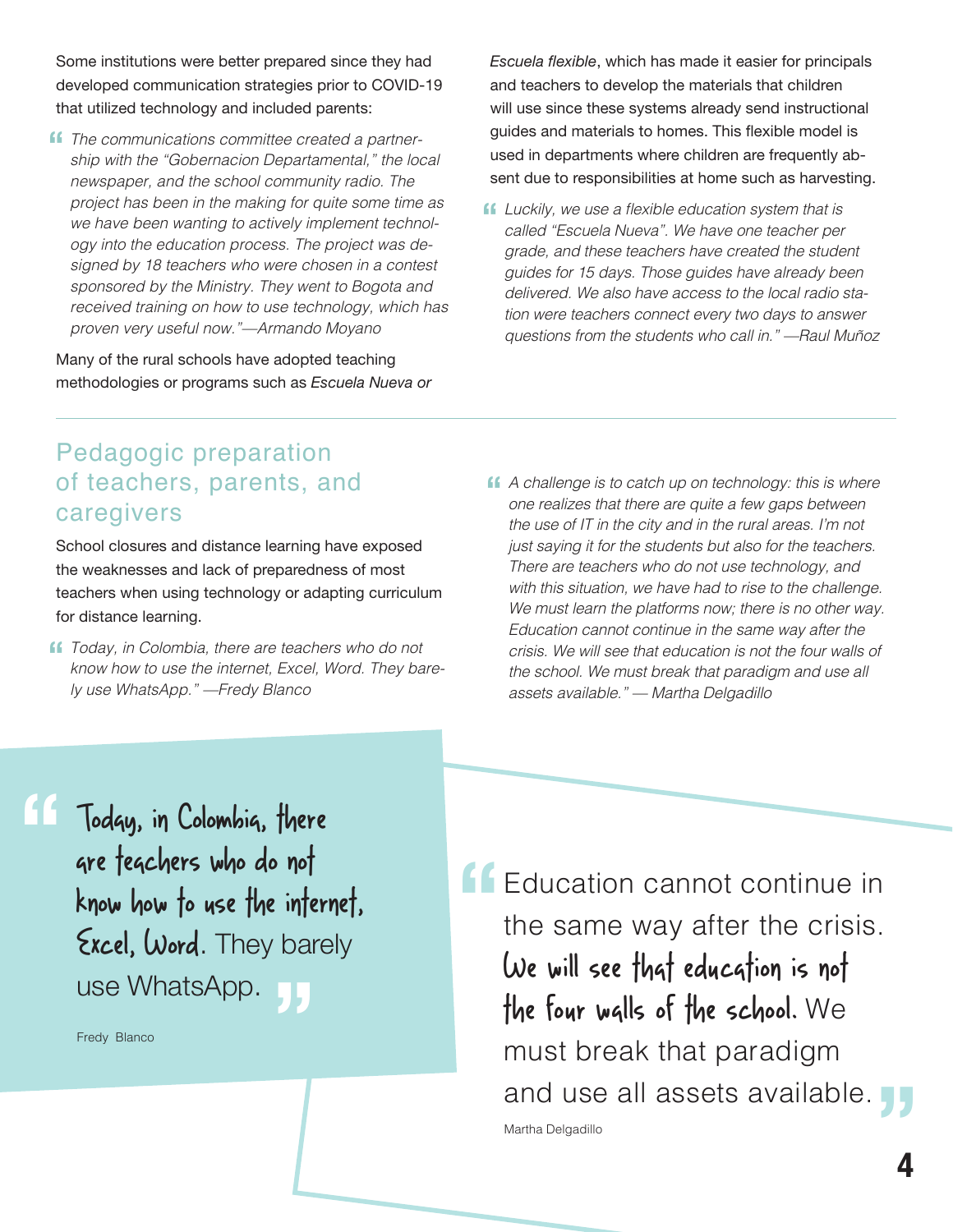Without exception, the principals confirmed that COVID-19 and its impact on schools is a wake-up call that demands critical reflection regarding the different forms of teaching and learning needed to deliver quality education to all. Beyond technological obstacles, this crisis forces schools to ask critical questions about the relevance of curriculum and its current content:

- *If* I think for teachers this is a moment to understand the importance of time and the content we aive students. *importance of time and the content we give students. We must be better with the time we use and more*  resourceful. We don't have infinite time anymore." *—Dora Ines Vargas*
- **f** We are getting prepared for a new reality. This morning I was telling teachers and students that the world will *I was telling teachers and students that the world will never be the same. It has changed for all of us. We need to try to keep on doing things well and to be sure we are trying to achieve excellence." —Armando Moyano*
- **ff** We are being forced to choose between quality over quantity. Sometimes in face-to-face instruction *over quantity. Sometimes in face-to-face instruction, children are exposed to a lot of content. Now that is just not possible. We need to do what little we can do well. Overall, the content plans for all subjects are not going to be completed. Ultimately, we want to achieve more than knowledge. We want our students to feel they have a purpose in life. We want them to feel committed to a better future for themselves, their families, society, and our planet." —Dora Ines Vargas*

As mentioned above, the efficacy of distance learning requires new forms of lesson and content preparation as well as the willingness of parents and/or caregivers to support their students' educational outcomes. In the case of rural schools, part of the difficulties arise from the limited educational level of parents and caregivers. Parents and caregivers often work in the fields, and it is difficult for them to help their child with studying.

Regarding parental participation in learning, school directors reported mixed parental behaviors. Some reported parents being very active participants despite obstacles:

**f** We have seen the commitment that parents have, not only with academic activities but with all sorts *not only with academic activities but with all sorts of activities. For example, before the crisis we had a science fair, and parents from many schools came and engaged in cultural activities. It was very nice seeing them all participate. We are hoping this engagement won't waiver during the crisis." —Edwin Barrera* 

**f** Previously, the greatest difficultly was bringing in parents. Before this happened, we had challenge *parents. Before this happened, we had challenges with them. Now there is a greater commitment to the education of their children. It is amazing." —Pablo Alarcón*

In those schools that had managed to increase parental engagement, there is greater optimism and an understanding that current parental involvement stems from previous investments in school and community activities aimed at increasing parental engagement such as adult literacy programs.

Most principals have found that the emergency is an opportunity to further connect parents to schools as well as an opportunity to develop future processes that will allow them to encourage parental involvement in future school activities.

**f** When they told us not to go to the school anymore, we told parents that we were not going to abandon them. *told parents that we were not going to abandon them. We held a last meeting with parents explaining to them what was coming and telling them that our work cannot exist without their help. We asked them to talk to their children because they needed to be prepared for what was coming. We asked that they create an atmosphere where the child feels that the parents are a source of learning. We also provided little things from the school that parents could carry home to help teach." —Ludy Jaimes*

Finally, the importance of understanding family dynamics was critical to not only gaining parental support for learning but also to understanding other factors impacting children during COVID-19 as families may be under stress.

**f** There were discussions on how to involve the family and keep a closer eve on students as intra-family vidently *and keep a closer eye on students as intra-family violence increased, including child abuse. The situation is worrisome." —Gladys Piracon*

I think for teachers this is a moment to understand the importance of time and the content we give students. We must be better with the time we use and more resourceful. We don't have infinite time anymore. **"** We use and more resourcetul.<br>
We don't have infinite time anymore.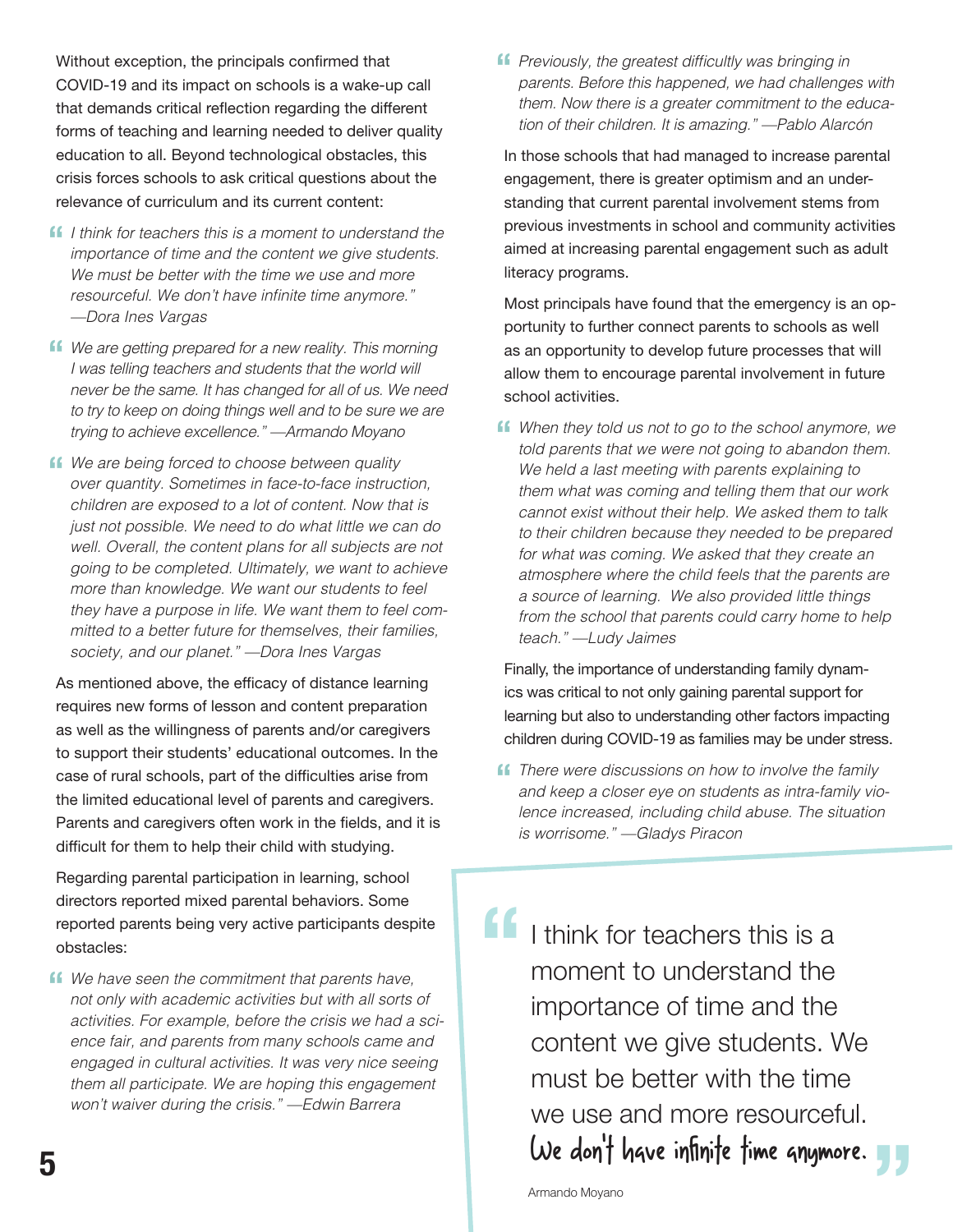#### Assessment of Learning and Well-being

One of the main concerns of principals and teachers is better understanding whether or not students understand what is being asked of them in this new format of learning and how the new format influences children's emotional well-being. Most teachers reported having focused their efforts to call families in order to speak with children and "check" for both understanding and emotional well-being.

- **f** Some of our students, I dare say most of them, don't have access to internet, only to a phone. *don't have access to internet, only to a phone. The thing is that teachers must call students and motivate them and see how they are doing in their education process." —Esther Fonseca*
- **ff** Many students struggle to find cellphone signals.<br>Some of them must go to a high place to get rece *Some of them must go to a high place to get reception, and there they can communicate with the teachers, usually daily. They call the teacher and tell them they need guidance." —Fredy Molina*
- *If it is an effort that our teachers embrace. They are using their personal data plans. It is a huge prousing their personal data plans. It is a huge professional commitment. They even contact children outside of the regular schedule. Sometimes it might not be possible during regular school hours because of reception. They are going above and beyond." —Edwin Barrera*

**"**

Evaluation should go beyond qualitative and quantitative measures. We must consider the student's understanding of the content they are studying and its relationship to the reality they are living. We cannot compare a student that has a computer and lives in an urban area with support to a child that lives in<br>a rural area and has nothing. a rural area and has nothing.

While teachers and principals ensured the distribution of physical materials for most of their students, they are also making efforts to maintain telephone communication with students.

**f** Even if teachers speak with children for just a few min-<br>utes, sometimes those calls are the only time some*utes, sometimes those calls are the only time someone spends with those children. We know we play an important role in their lives, and that they might open up to us in ways they will not with their parents. We try to do our best, and try to give recommendations on study habits and other things, like what they can do to be safe." —Edwin Barrera* 

The conversation around student well-being extends to assessments and testing. Most interviewees agreed that testing comprehension is important; however, it should not add to students' stress.

- **f** We call the children and tell them, "Testing will be from 9 to 9:30". It is not to scare the child. When the *from 9 to 9:30". It is not to scare the child. When the time comes, we start with questions about how they are feeling overall with the remote studying, what they have, and how much homework remains. We are trying to make them learn. If they do not understand, we try to better explain." —Edwin Barrera*
- **f** We have been encouraging follow up. We have asked students to send their work to teachers, so they can *students to send their work to teachers, so they can check it. It will not be the same as face-to-face instruction, but it is something." —Esther Fonseca*
- **f** Evaluation should go beyond qualitative and quan-<br>titative measures. We must consider the student's *titative measures. We must consider the student's understanding of the content they are studying and its relationship to the reality they are living. We cannot compare a student that has a computer and lives in an urban area with support to a child that lives in a rural area and has nothing. Everything has to be celebrated, every little achievement of the child has to be considered." —Dora Ines Vargas*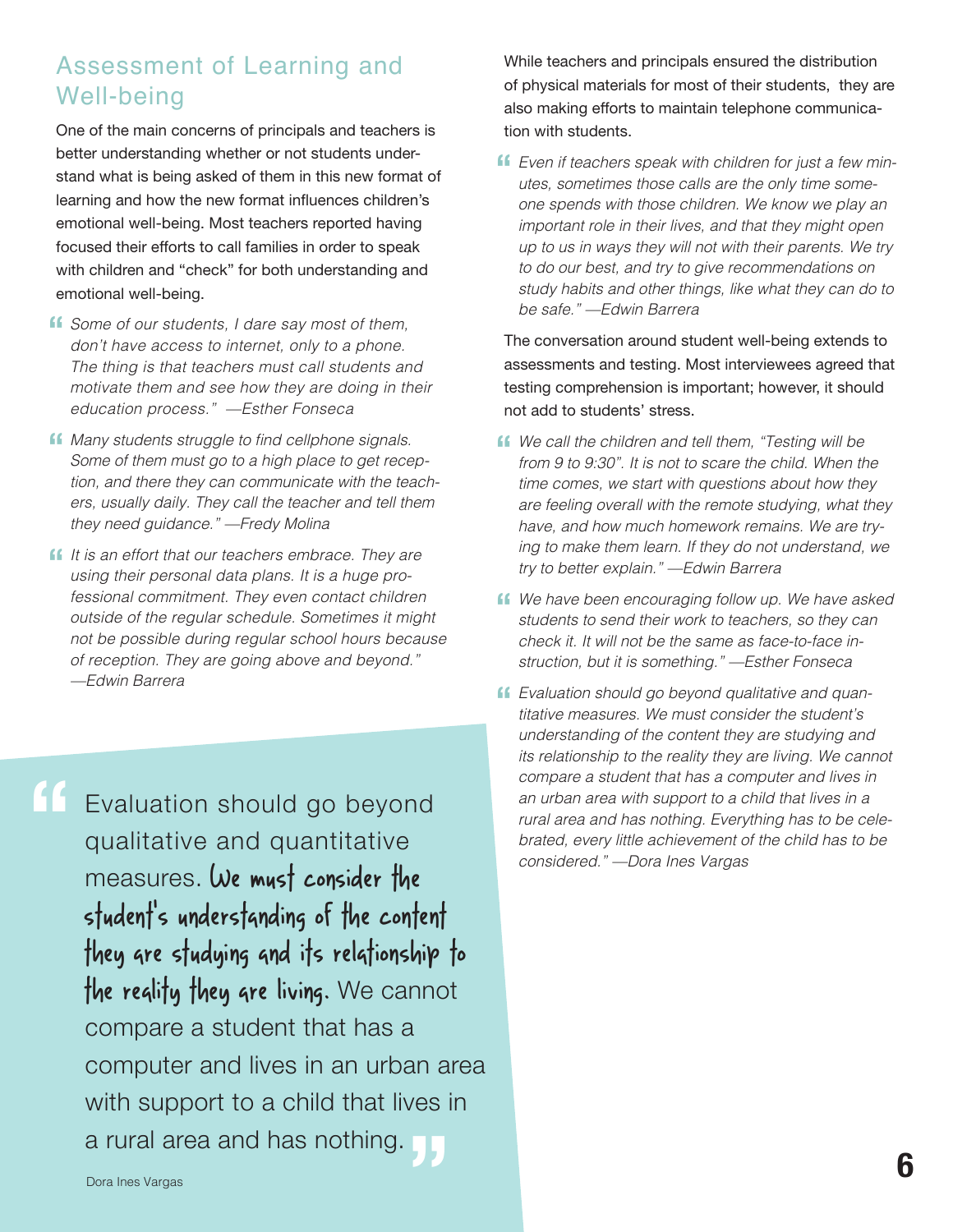## **Innovative Ideas**

Most school directors and teachers insisted that creativity has helped preserve learning. Innovative ideas are necessary to make learning relevant to the current reality of students.

#### Evaluation of Distance Learning Process

Teachers develop creative feedback mechanisms with families in order to better understand student motivation and comprehension. Teachers use telephone communication and WhatsApp audio or video to help the process:

- *Each teacher has a diary where they write all the ac-***"** *complishments they have had with their students and the upcoming items they need to focus on for future weeks." —Pablo Alarcón*
- **ff** One thing we are considering is asking parents to use their phone to record student activities, so we can lis*their phone to record student activities, so we can listen to them afterwards and try and identify if the child understands and is motivated. We can then go back and try and help." —Edwin Barrera*

#### Distribution of Instructional **Materials**

Creativity has been critical in defining ways to get learning materials to very rural and remote students.

**f** Each of the learning packages has a schedule they can follow that will help them organize their time. For *can follow that will help them organize their time. For example, we tell them that from 8-10 they should work on Spanish and then from 10-12 on Math. We are currently organizing the packages in plastic bags and are trying to make sure the packing is good, so it can survive the long travel and reach our children. Each of our schools has one coordinator, a parent. We avoid having more than two people, so there is no contagion. After the package is ready, it is given to the man that delivers food to the children. With the packages, we also include a mask, disinfectant, and gloves, so parents can clean them when they receive them." —Edwin Barrera* 

If Ultimately, it does not matter if we can't see the<br>
child face to face. He or she is not going t child face to face. He or she is not going to be stagnant, and we will still find a way to accompany them. I think this process will allow us all to learn how to be better. **"**